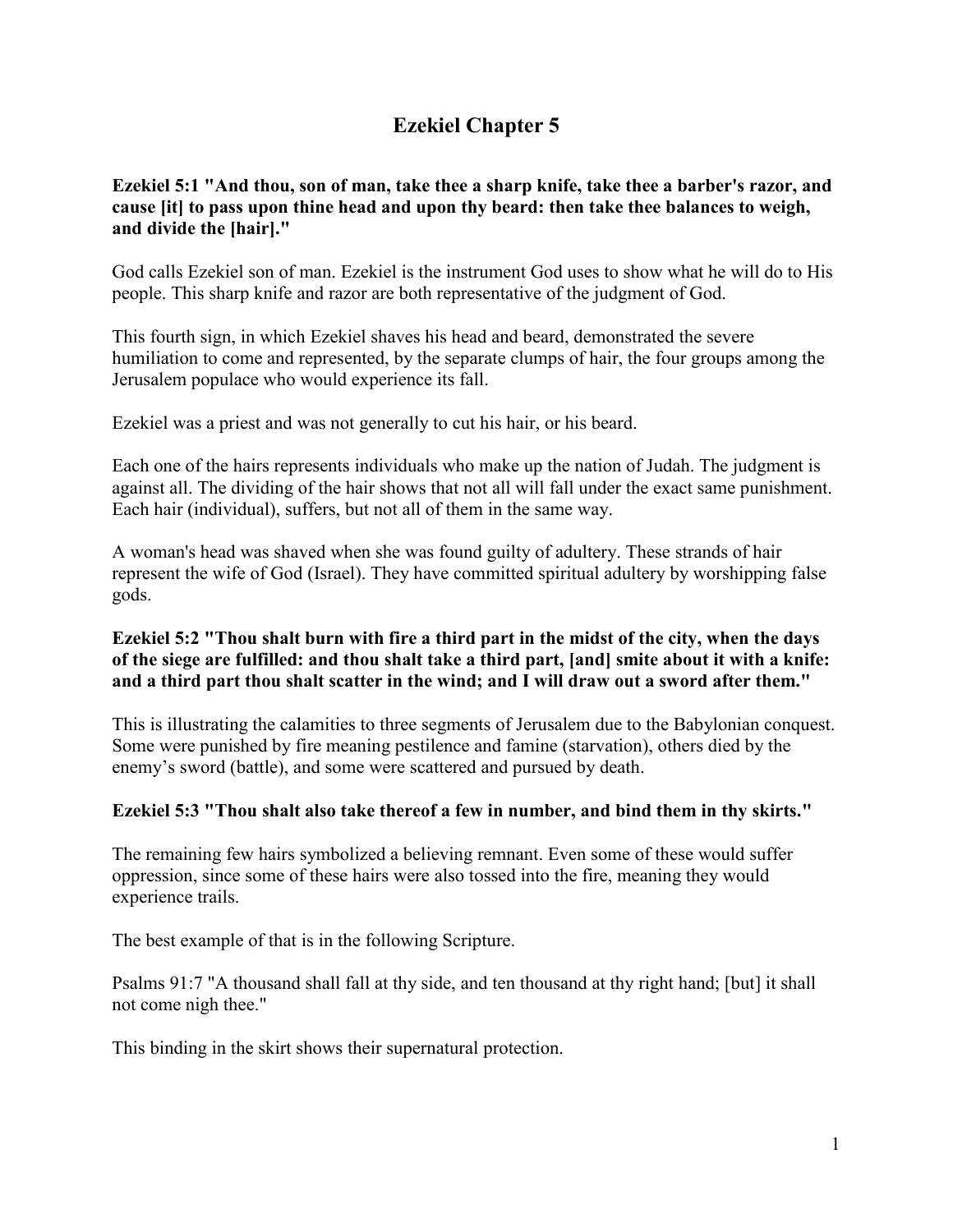# **Ezekiel 5:4 "Then take of them again, and cast them into the midst of the fire, and burn them in the fire; [for] thereof shall a fire come forth into all the house of Israel."**

This is showing that some, who were spared at first, would be destroyed later, because they were not repentant.

#### **Ezekiel 5:5 "Thus saith the Lord GOD; This [is] Jerusalem: I have set it in the midst of the nations and countries [that are] round about her."**

All eyes had been on Jerusalem. It had been the center of the nations around them. Many came to Jerusalem to worship in the temple there. In the days of Solomon, people had come from far away countries to see the glories of Jerusalem and her God.

# **Ezekiel 5:6 "And she hath changed my judgments into wickedness more than the nations, and my statutes more than the countries that [are] round about her: for they have refused my judgments and my statutes, they have not walked in them."**

Judgment begins at the house of God. Jerusalem was God's. God will judge Jerusalem and her people more severely, because they sinned in full knowledge. They had the law of God. They were not a heathen nation. For them to worship false gods was to turn their backs on their Creator. The countries around her had never had the law of God. It was more serious for Jerusalem to be involved in spiritual adultery than the other countries, because of Jerusalem's position with God.

# **Ezekiel 5:7 "Therefore thus saith the Lord GOD; Because ye multiplied more than the nations that [are] round about you, [and] have not walked in my statutes, neither have kept my judgments, neither have done according to the judgments of the nations that [are] round about you;"**

They were to be a separated people. They represented God to all the people of the earth. This is very similar to what the Christians are today to the world. We are Christ's representatives upon the earth. It is important for believers, then and now, to live above the sins of society. The wrath God felt was, because those He had trusted with His law had gone bad.

"Because ye multiplied more" to me have 2 separate meanings. One was the fact they were greatly blessed as God had poured out His blessings on them which they had begun to take for granted. (The same as a lot of people in this country today).

Second, they multiplied quickly as a nation in the sheer number of people. Remember the Pharaoh in Egypt was afraid of them because there were so many? Perhaps 2 to 3 million strong when they left Egypt which continued to increase as the years went by.

The ironic thing is the Muslims far outnumber them at present. All they have to do is to change their current law and give the right of return for Palestinians and before long they will be history as the Palestinians can take over the government by vote and force the Jews to leave without ever firing a shot. And they are considering this today thanks to our government.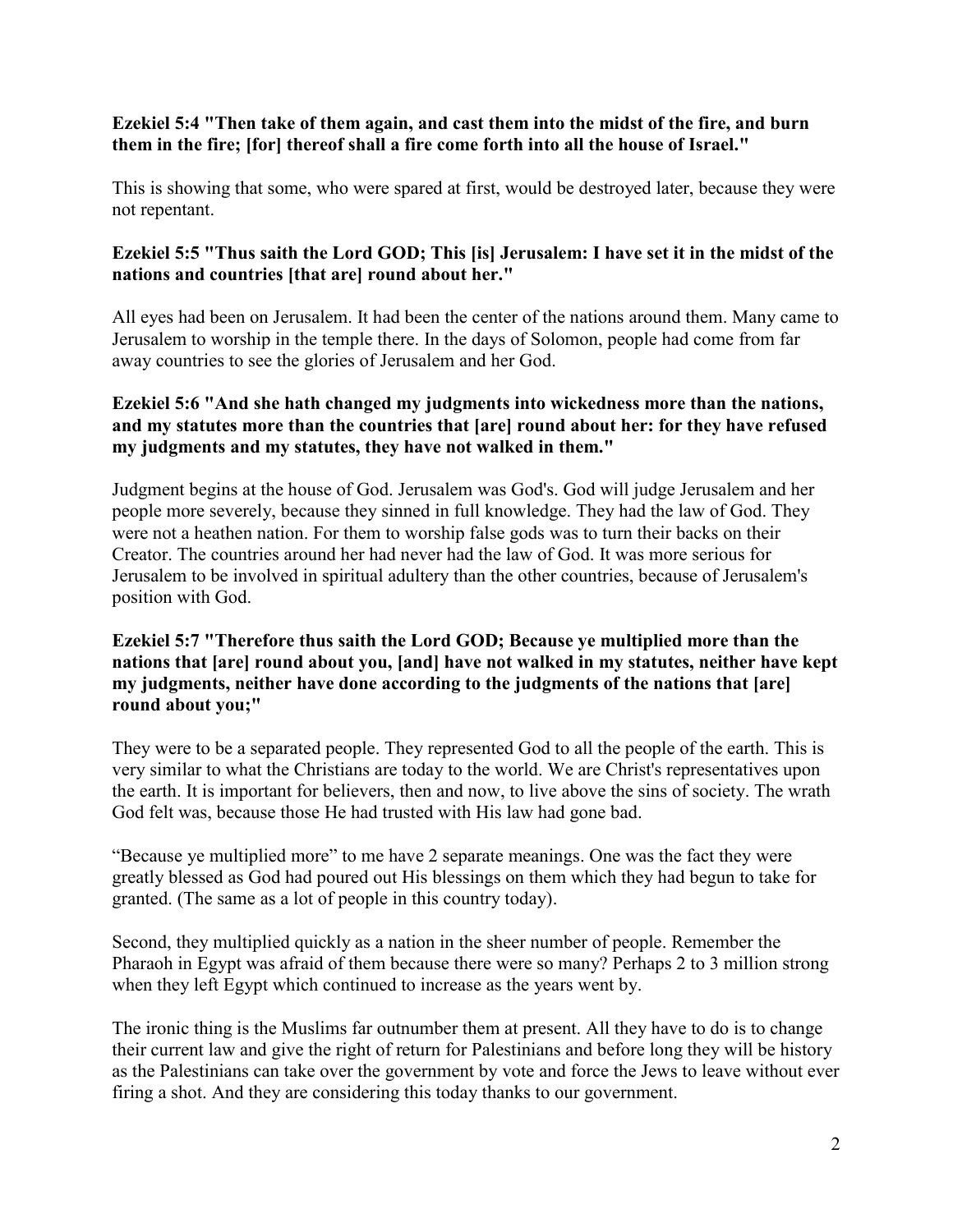#### **Ezekiel 5:8 "Therefore thus saith the Lord GOD; Behold, I, even I, [am] against thee, and will execute judgments in the midst of thee in the sight of the nations."**

"Therefore", connects this Scripture with the Scripture before.

God is very disappointed in their unfaithfulness. He has given them every opportunity to repent, and they had not. They have been unfaithful to Him in the presence of the nations. Now, He will bring judgment on them in the presence of those same nations.

### **Ezekiel 5:9 "And I will do in thee that which I have not done, and whereunto I will not do any more the like, because of all thine abominations."**

This is when the fury of God has come up in His face. The destruction will be great, because their abominations were so great.

Now read this (in conjunction with verse 10).

#### **Ezekiel 5:10 "Therefore the fathers shall eat the sons in the midst of thee, and the sons shall eat their fathers; and I will execute judgments in thee, and the whole remnant of thee will I scatter into all the winds."**

This speaks of the cannibalism that goes on, when the famine becomes so great in Jerusalem. This is so unusual, because the Hebrews thought children were one of the greatest blessings from God. Those who do not die from the siege will suffer great trials.

The book of Lamentations reveals how literally these promises were realized when parents ate their children and sons ate their fathers in the times of starvation.

Down through the centuries had come the threats (of Lev. 26:29 and Deut. 28:53), taken up by Jeremiah and sealed in the life of the disobedient nation. Even the remnant would be scattered and suffer.

# **Ezekiel 5:11 "Wherefore, [as] I live, saith the Lord GOD; Surely, because thou hast defiled my sanctuary with all thy detestable things, and with all thine abominations, therefore will I also diminish [thee]; neither shall mine eye spare, neither will I have any pity."**

God thinks of them as an adulterous wife. They have embarrassed Him in front of the nations. They have even carried idols into His sanctuary.

God will not show them any pity, because they chose to leave Him for false gods. This is worse than the world sinning. They have polluted their worship services by listening to false prophets.

Here was a solemn oath pledging the very existence of God for the fulfillment of the prophecy. It is found 14 times in this book. Their greatest sin was defiling the sanctuary, showing the height of their wickedness.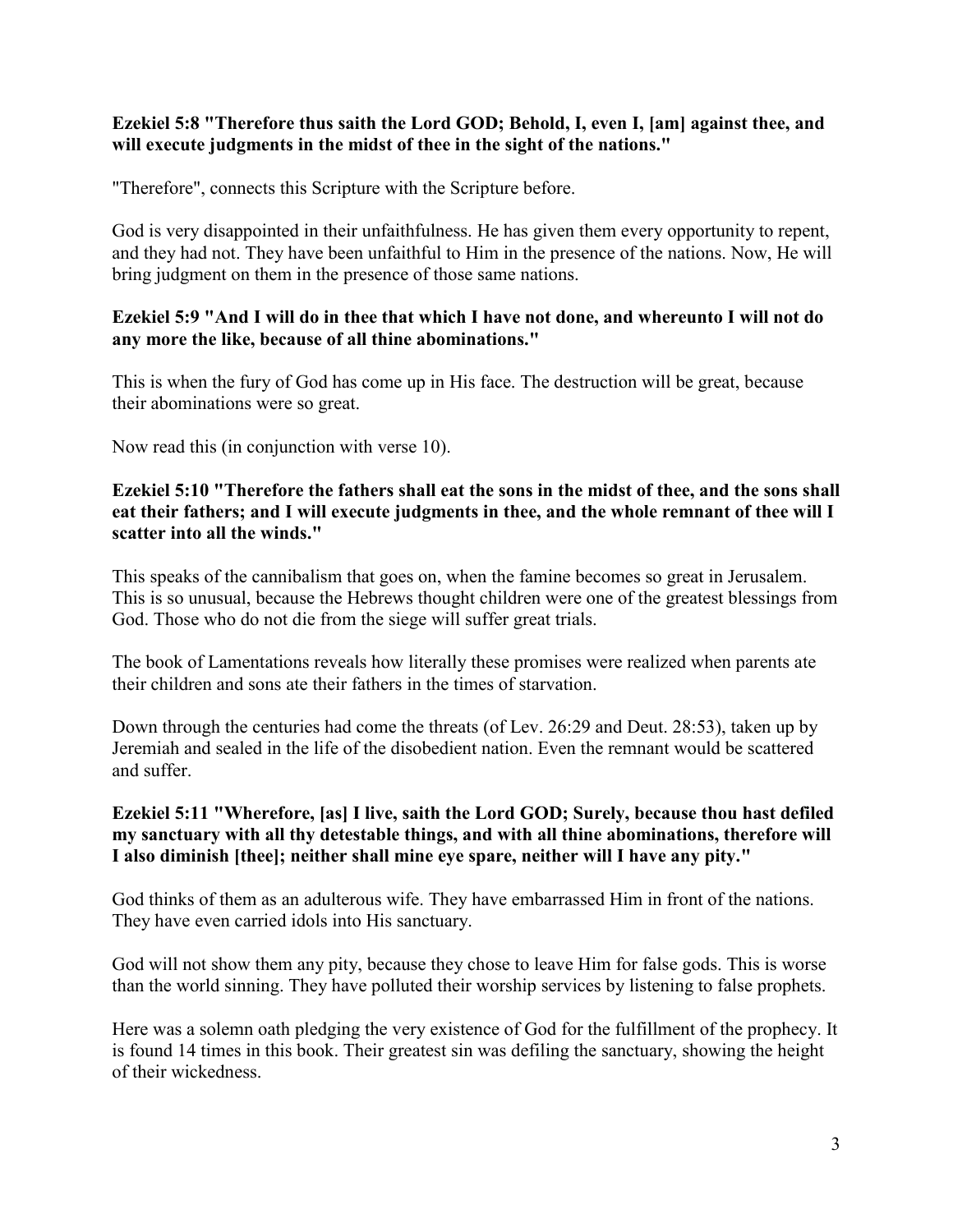You will see this in a couple of chapters from now.

#### **Ezekiel 5:12 "A third part of thee shall die with the pestilence, and with famine shall they be consumed in the midst of thee: and a third part shall fall by the sword round about thee; and I will scatter a third part into all the winds, and I will draw out a sword after them."**

This is the same message (as in verse 2 of this lesson). It is spoken of in the separation of the hair. They will all be punished. Some will die from the sword, some will die from the famine, and some will be taken captive.

They had no place to offer atoning blood, thus bearing their sins without relief.

# **Ezekiel 5:13 "Thus shall mine anger be accomplished, and I will cause my fury to rest upon them, and I will be comforted: and they shall know that I the LORD have spoken [it] in my zeal, when I have accomplished my fury in them."**

God will always save a remnant of His people. The punishment will finally stop, after it has caused some of them to repent and turn back to Him. The fury will be great, but it will cease. When the punishment is fulfilled, it will satisfy the righteousness of God. God is righteous, and He expects His people to be righteous too.

Ezekiel's purpose was to impress on Israel's conscience God's intense hatred of idolatry and apostasy. "Fury" and "anger" are repeated 6 times.

# **Ezekiel 5:14 "Moreover I will make thee waste, and a reproach among the nations that [are] round about thee, in the sight of all that pass by."**

We studied about this in Jeremiah. God will allow His holy city, Jerusalem, to be destroyed, because of the sins of the people. The temple had been His special place to be present with them. He has no desire to be with them, because of their sins.

He even destroys the temple. This beautiful city, which all admired, will be destroyed and become nothing but ruins.

# **Ezekiel 5:15 "So it shall be a reproach and a taunt, an instruction and an astonishment unto the nations that [are] round about thee, when I shall execute judgments in thee in anger and in fury and in furious rebukes. I the LORD have spoken [it]."**

The word "taunt" means revilement. God has punished His own. This is partly for the instruction of those looking on. Even the Babylonians made the statement that Israel's God had caused this great calamity to come upon them.

God had spoken the destruction on them. The Babylonians were the instrument God used, but the punishment was from God. "I the LORD have spoken it" leaves no doubt that the judgment was from God.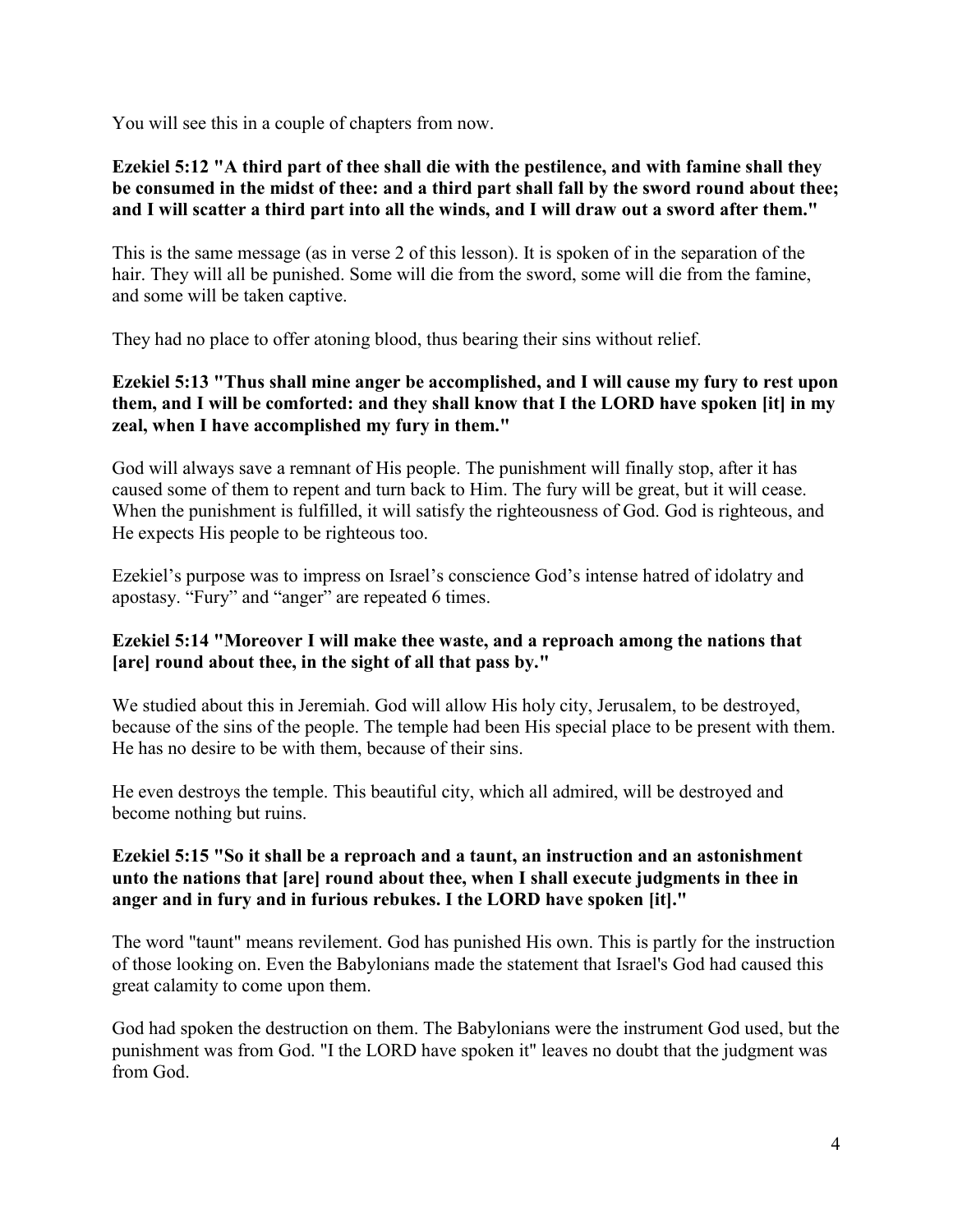**Ezekiel 5:16 "When I shall send upon them the evil arrows of famine, which shall be for [their] destruction, [and] which I will send to destroy you: and I will increase the famine upon you, and will break your staff of bread:"**

"Arrows of famine". The evil arrows included hail, rain, mice, locusts and mildew. These are the things that destroy crops.

Famine is a punishment that is associated with the worship of false gods. God will not share our love with false gods. Famine comes when God shuts off the rain.

Wars sometimes cause famine, because it is impossible to grow a garden in the midst of war.

All of this comes from an angry God. Famine is the cruelest of all deaths, because it takes so long to die.

# **Ezekiel 5:17 "So will I send upon you famine and evil beasts, and they shall bereave thee; and pestilence and blood shall pass through thee; and I will bring the sword upon thee. I the LORD have spoken [it]."**

This is the third time "I the Lord, have spoken" was used (in verses 13, 15 and now verse 17). This was God's personal signature on their doom and there is no way to turn back this punishment.

As if the famine is not bad enough, the beasts are hungry, too, and they attack the people. This is horror beyond our wildest imagination. Only hell will be worse.

# **Ezekiel Chapter 5 Questions**

- 1. What does God call Ezekiel in verse 1?
- 2. What does God tell him to do?
- 3. What does the razor represent?
- 4. Why is the hair divided and weighed?
- 5. Who do each of the hairs represent?
- 6. What happens to each third of them?
- 7. Who do those bound in the skirt represent?
- 8. Why will some of them, that are not destroyed at first, be destroyed later?
- 9. What had the surrounding world thought of Jerusalem?